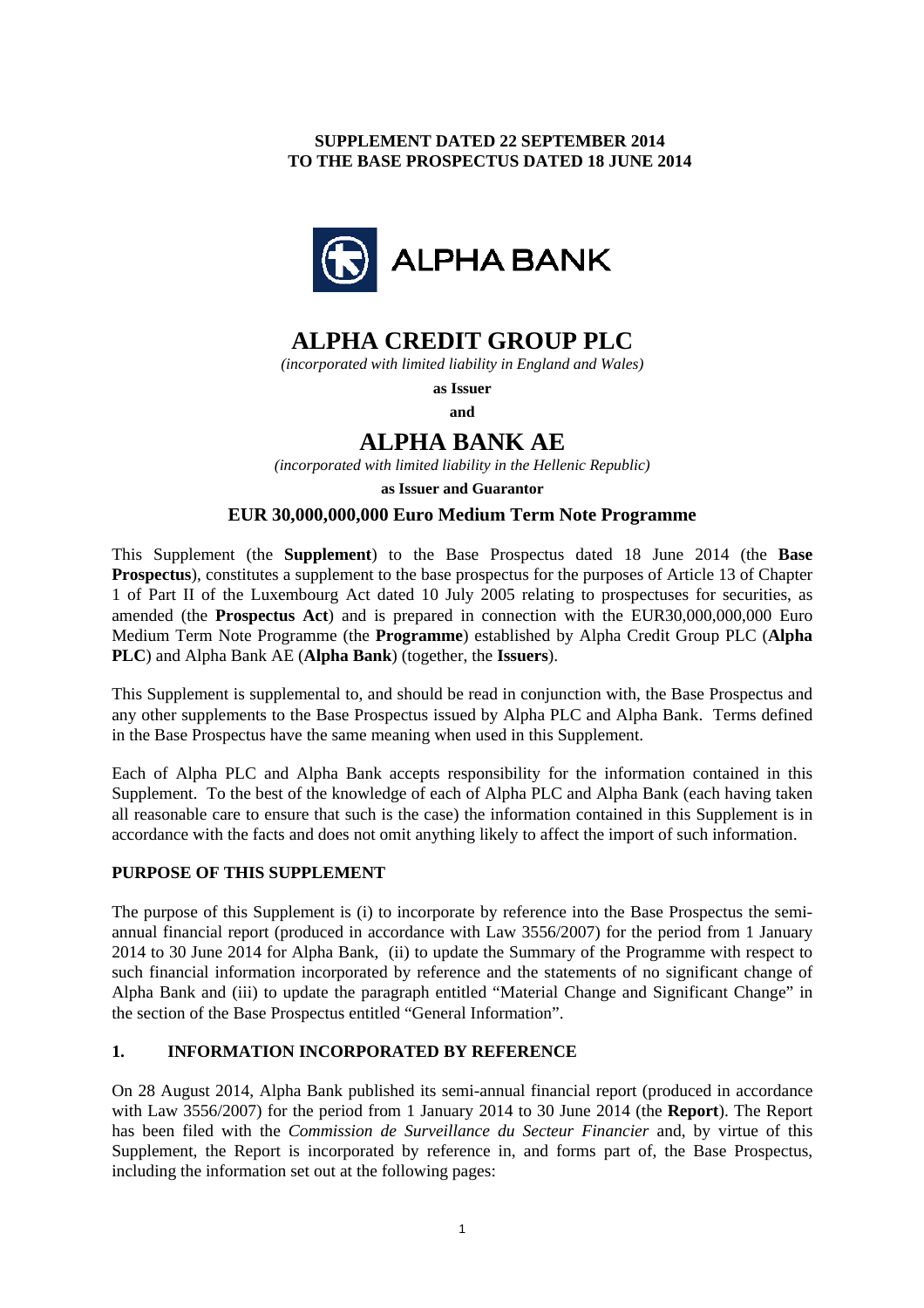| (a) | <b>Interim Consolidated Balance Sheet</b>                                                       | set out on page 20 of the Report;             |
|-----|-------------------------------------------------------------------------------------------------|-----------------------------------------------|
| (b) | <b>Interim Balance Sheet</b>                                                                    | set out on page 72 of the Report;             |
| (c) | <b>Interim Consolidated Income Statement</b>                                                    | set out on page 19 of the Report;             |
| (d) | <b>Interim Income Statement</b>                                                                 | set out on page 71 of the Report;             |
| (e) | <b>Interim Consolidated Statement of Changes</b><br>in Equity                                   | set out on pages 22 and 23 of the Report;     |
| (f) | Interim Statement of Changes in Equity                                                          | set out on pages 74 and 75 of the Report;     |
| (g) | Interim Consolidated Statement of Cash<br>Flows                                                 | set out on page 24 of the Report;             |
| (h) | <b>Interim Statement of Cash Flows</b>                                                          | set out on page 76 of the Report;             |
| (i) | Notes to the Interim Consolidated Financial<br><b>Statements</b>                                | set out on pages 25 to 68 of the Report;      |
| (j) | Notes to the Interim Financial Statements                                                       | set out on pages 77 to 109 of the Report;     |
| (k) | Independent Auditors' Report: report on<br>review of interim financial information              | set out on pages 17 and 18 of the Report; and |
| (1) | Independent Auditors' Report: report on<br>review of condensed interim financial<br>information | set out on page 69 of the Report.             |

Any other information incorporated by reference that is not included in the cross-reference list above is considered to be additional information that is not required by the relevant Annexes of the Prospectus Regulation.

# **2. UPDATE OF THE SUMMARY OF THE PROGRAMME**

Element B.12 in the Summary of the Programme included in the Base Prospectus shall be deemed deleted and replaced with the following:

# **B.12 Selected historical key financial information:**

## **[Alpha PLC**

 The following tables set out selected financial information for Alpha PLC for each of the two years ended 31 December 2013 and 31 December 2012. This financial information has been extracted from the audited financial statements of Alpha PLC for the financial years ended 31 December 2013 and 31 December 2012, respectively.

## **Balance Sheet**

| 31 December | 31 December      |
|-------------|------------------|
| 2012        | 2013             |
|             | $\epsilon$ 000's |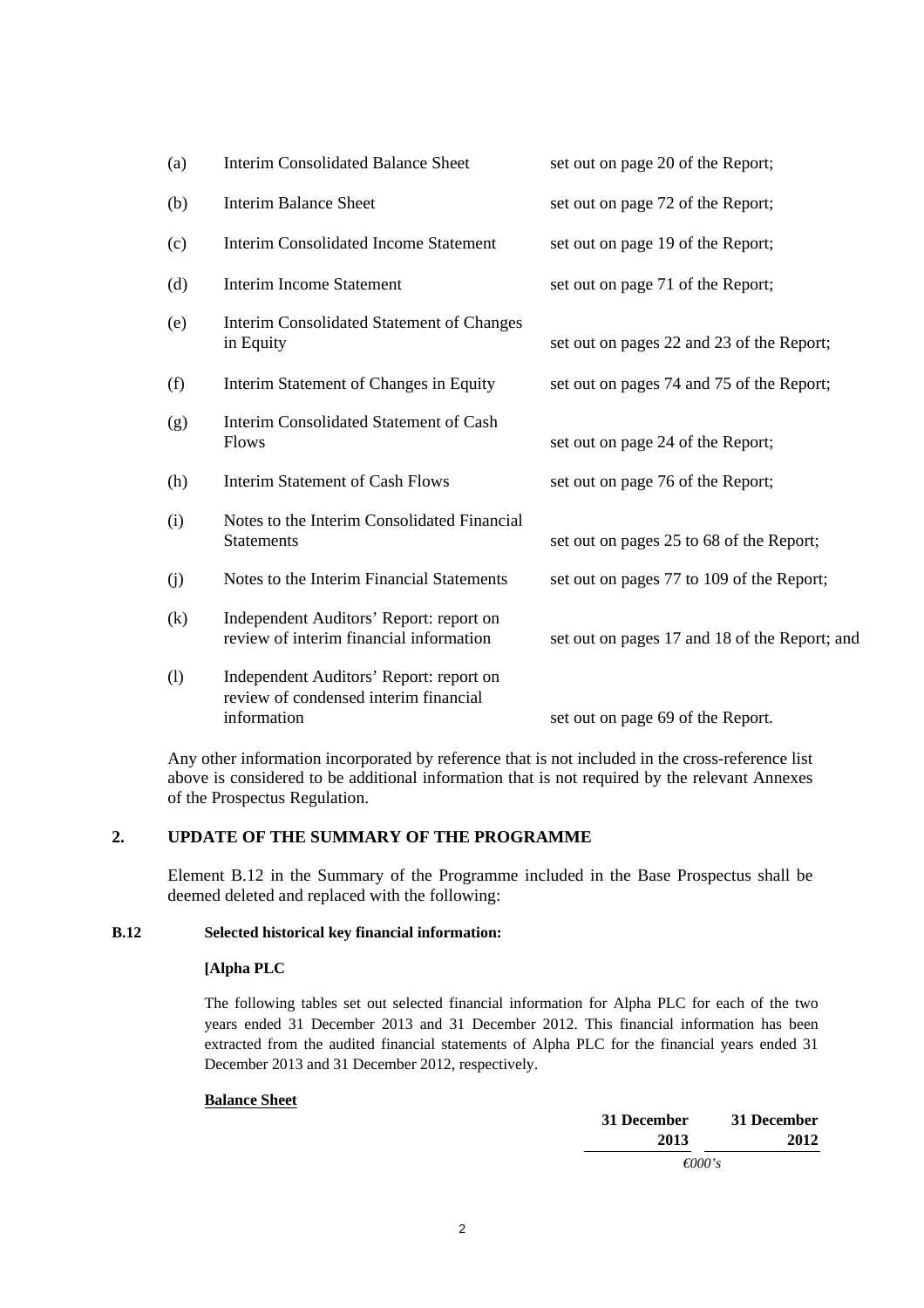| <b>Assets</b>                                        |         |           |
|------------------------------------------------------|---------|-----------|
|                                                      | 811,571 | 1,142,034 |
|                                                      | 160,164 | 1,212,352 |
|                                                      | 971,735 | 2,354,386 |
| <b>Equity</b>                                        |         |           |
| Equity attributable to equity holders of the company | (779)   | (7,062)   |
| <b>Liabilities</b>                                   |         |           |
|                                                      | 150,507 | 1,204,000 |
|                                                      | 822,007 | 1,157,448 |
|                                                      | 971,735 | 2,354,386 |
|                                                      |         |           |

## **Income Statement**

|                                         | 31 December | 31 December         |
|-----------------------------------------|-------------|---------------------|
|                                         | 2013        | 2012                |
|                                         |             | (Thousands of Euro) |
|                                         | 273         | 48.274              |
|                                         | 86          | (1, 837)            |
| Total comprehensive income for the year | 359         | 46,4371             |

# **[ALPHA BANK**

 The following tables set out selected financial information for the Group on a consolidated basis for each of the two years ended 31 December 2013 and 31 December 2012 and for the six months ended 30 June 2014 and 30 June 2013. This financial information has been extracted from the consolidated financial statements of the Group for the financial years ended 31 December 2013 and 31 December 2012 and for the six months ended 30 June 2014 and 30 June 2013, respectively.

## **Consolidated Balance Sheet**

|                                      |            |                     | 31              | 31              |
|--------------------------------------|------------|---------------------|-----------------|-----------------|
|                                      | 30 June    | 30 June             | <b>December</b> | <b>December</b> |
|                                      | 2014       | 2013                | 2013            | 2012            |
|                                      |            | (Thousands of Euro) |                 |                 |
| <b>ASSETS</b>                        |            |                     |                 |                 |
| Cash and balances with Central Banks | 1,420,262  | 1,731,152           | 1,688,182       | 1,437,248       |
|                                      | 2,834,452  | 2,509,384           | 2,566,230       | 3,382,690       |
|                                      | 10,523,413 | 10,706,488          | 11,451,505      | 8,329,695       |
| Loans and advances to customers      | 50,132,904 | 53,530,531          | 51,678,313      | 40,578,845      |
| Investment in associates and joint   | 46,709     | 49,046              | 50,044          | 74,610          |
|                                      |            |                     |                 |                 |
|                                      | 571,676    | 559,771             | 560,453         | 493,498         |
| Property, plant and equipment        | 1,107,130  | 1,175,676           | 1,122,470       | 987,385         |
| Goodwill and other intangible assets | 241,307    | 226,241             | 242,914         | 141,757         |
|                                      | 5,091      | 150,728             | 5,638           | 6,804           |
|                                      | 4,803,894  | 3,590,101           | 4,331,518       | 2,820,886       |
|                                      | 71,686,838 | 74,229,118          | 73,697,267      | 58,253,418      |
| <b>LIABILITIES</b>                   |            |                     |                 |                 |
|                                      | 16,303,187 | 20, 261, 583        | 19,082,724      | 25, 215, 163    |
| (including debt)<br>Due to customers |            |                     |                 |                 |
|                                      | 42,206,387 | 42,035,675          | 42,484,860      | 28,464,349      |
| Debt securities in issue held by     | 1,145,010  | 781,165             | 782,936         | 732,259         |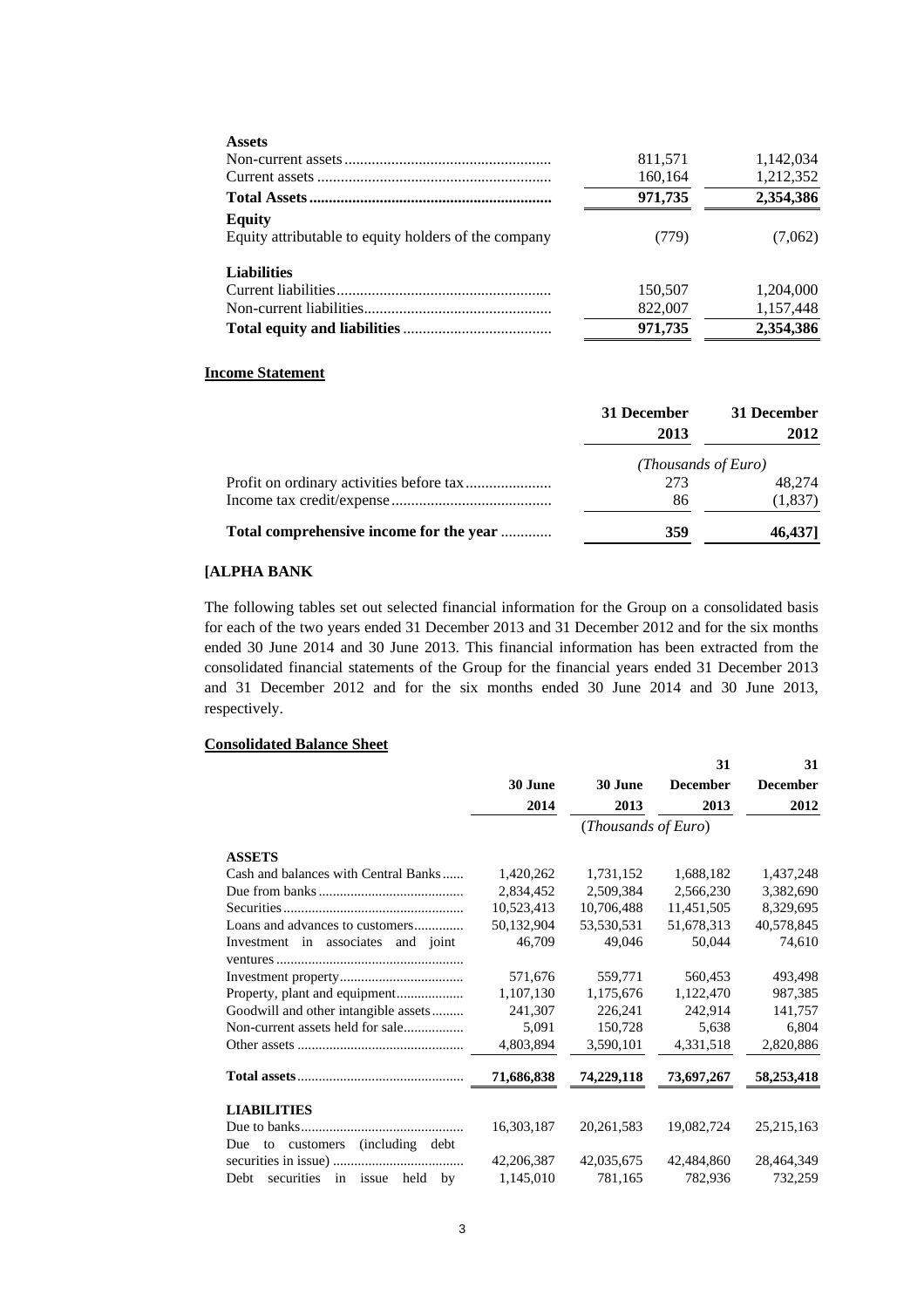| institutional<br>other<br>investors<br>and | 3,132,539  | 3.149.422  | 2,979,012  | 3,094,147  |
|--------------------------------------------|------------|------------|------------|------------|
| <b>Total liabilities</b>                   | 62,787,123 | 66,227,845 | 65,329,532 | 57,505,918 |
| <b>EQUITY</b>                              |            |            |            |            |
|                                            | 8,899,715  | 8.001.273  | 8,367,735  | 747,500    |
|                                            | 71,686,838 | 74,229,118 | 73,697,267 | 58,253,418 |

## **Consolidated Income Statement**

|                                           |            |            | 31                  | 31              |
|-------------------------------------------|------------|------------|---------------------|-----------------|
|                                           | 30 June    | 30 June    | <b>December</b>     | <b>December</b> |
|                                           | 2014       | 2013       | 2013                | 2012            |
|                                           |            |            | (Thousands of Euro) |                 |
|                                           | 951,731    | 729,296    | 1,657,821           | 1,383,282       |
| Net fee and commission income             | 194,859    | 168,309    | 370,307             | 271,687         |
|                                           | 945        | 896        | 1,048               | 998             |
| Gains less losses from financial          |            |            |                     |                 |
|                                           | 69,265     | 249,709    | 256,551             | (232, 856)      |
|                                           | 33,363     | 41,149     | 74,626              | 61,337          |
|                                           | 1,250,163  | 1,189,359  | 2,360,353           | 1,484,448       |
|                                           | (332, 679) | (343, 622) | (661, 569)          | (532, 699)      |
| General administrative expenses           | (282, 317) | (259, 213) | (584, 554)          | (454,990)       |
| Depreciation and amortisation expenses    | (47, 611)  | (45,230)   | (92, 161)           | (93, 634)       |
|                                           | (4, 448)   | 739        | (87, 568)           | (70, 769)       |
|                                           | (667, 055) | (647, 326) | (1,425,852)         | (1,152,092)     |
| Impairment losses and provisions to cover |            |            |                     |                 |
|                                           | (743, 584) | (984, 059) | (1,923,213)         | (1,666,543)     |
|                                           |            |            |                     |                 |
| Negative goodwill from the acquisition of |            |            |                     |                 |
|                                           |            | 2,630,787  | 3,283,052           |                 |
| Share of profit/(loss) of associates and  |            |            |                     |                 |
|                                           | (4,992)    | (10, 597)  | (16, 194)           | (10, 393)       |
|                                           | 432,884    | 579,300    | 701,195             | 256,973         |
| Profit/(Loss) after income tax from       |            |            |                     |                 |
|                                           | 267,416    | 2,757,464  | 2,979,341           | (1,087,607)     |
| Profit/(Loss) after income tax from       |            |            |                     |                 |
|                                           |            | (24, 889)  | (57, 117)           | 5,920           |
| Profit/(Loss) after income tax            | 267,416    | 2,732,575  | 2,922,224           | (1,081,687)     |

#### *Statements of no significant change*

 [Save for the capital increase of Alpha Bank in 2014 and the redemption of the Greek State's registered, non-voting, non-listed and redeemable preference shares that were issued pursuant to Greek Law 3723/2008, there has been no significant change in the financial or trading position of Alpha Bank or the Group since 30 June 2014, the last day of the financial period in respect of which the most recent financial statements of Alpha Bank and the Group have been prepared.]

[There has been no significant change in the financial or trading position of Alpha PLC since 31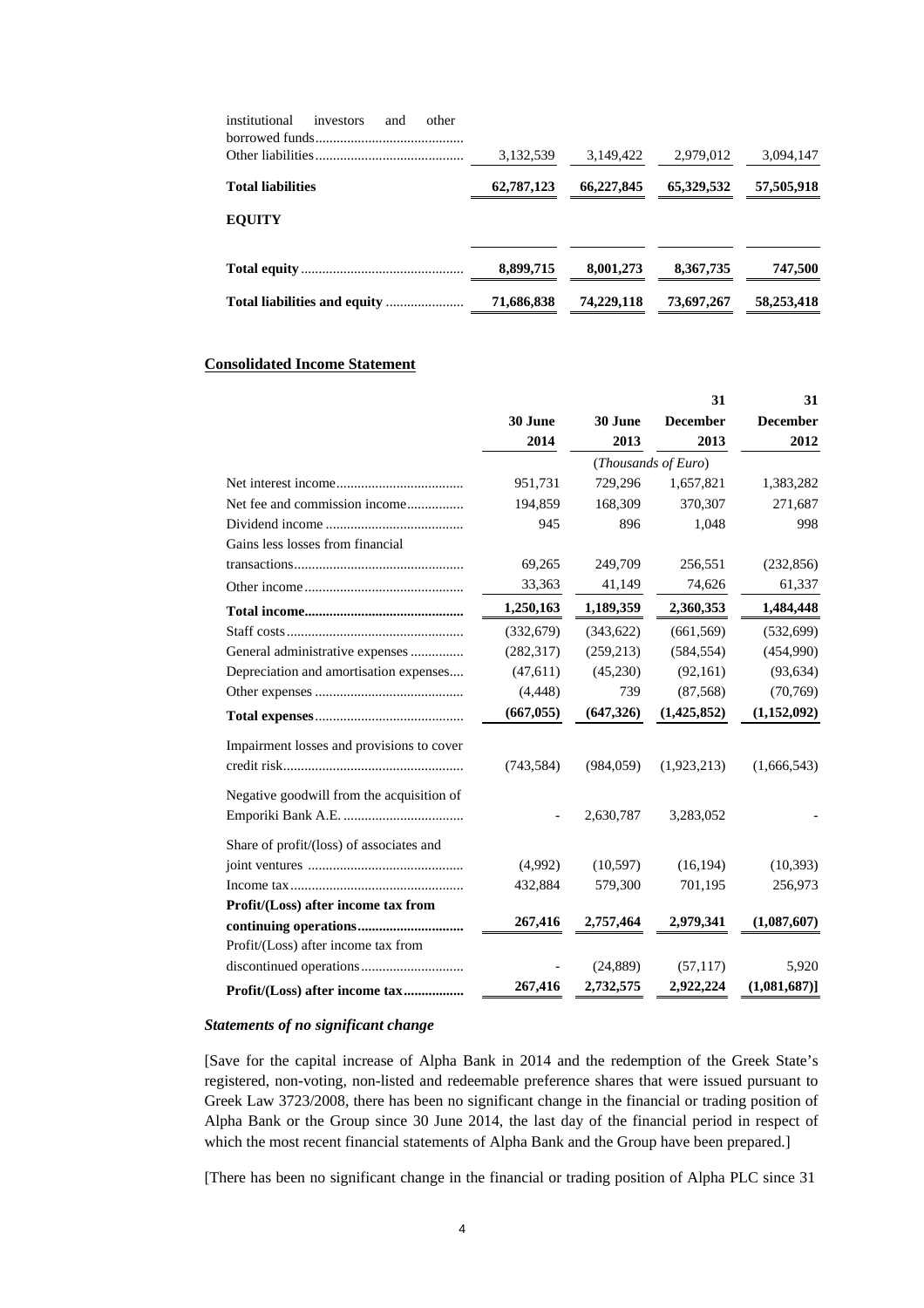December 2013, the last day of the financial period in respect of which the most recent financial statements of Alpha PLC have been prepared.]

#### *Statements of no material adverse change*

 [Save for the capital increase of Alpha Bank in 2014 and the redemption of the Greek State's registered, non-voting, non-listed and redeemable preference shares that were issued pursuant to Greek Law 3723/2008, there has been no material adverse change in the prospects of Alpha Bank since 31 December 2013, the last day of the financial period in respect of which the most recently audited financial statements of Alpha Bank have been prepared.]

 [There has been no material adverse change in the prospects of Alpha PLC since 31 December 2013, the last day of the financial period in respect of which the most recently audited financial statements of Alpha PLC have been prepared.]

Element B.19 B.12 in the Summary of the Programme included in the Base Prospectus shall be deemed deleted and replaced with the following:

#### **B. 19 B.12 Selected historical key financial information:**

# **ALPHA BANK**

The following tables set out selected financial information for the Group on a consolidated basis for each of the two years ended 31 December 2013 and 31 December 2012 and for the six months ended 30 June 2014 and 30 June 2013. This financial information has been extracted from the consolidated financial statements of the Group for the financial years ended 31 December 2013 and 31 December 2012 and for the six months ended 30 June 2014 and 30 June 2013, respectively.

#### **Consolidated Balance Sheet**

|                     |                                                                                      |            |              | 31                  | 31              |
|---------------------|--------------------------------------------------------------------------------------|------------|--------------|---------------------|-----------------|
|                     |                                                                                      | 30 June    | 30 June      | <b>December</b>     | <b>December</b> |
|                     |                                                                                      | 2014       | 2013         | 2013                | 2012            |
|                     |                                                                                      |            |              | (Thousands of Euro) |                 |
| <b>ASSETS</b>       |                                                                                      |            |              |                     |                 |
|                     | Cash and balances with Central Banks                                                 | 1,420,262  | 1,731,152    | 1,688,182           | 1,437,248       |
| Due from banks      |                                                                                      | 2,834,452  | 2,509,384    | 2,566,230           | 3,382,690       |
| Securities          |                                                                                      | 10,523,413 | 10,706,488   | 11,451,505          | 8,329,695       |
|                     | Loans and advances to customers                                                      | 50,132,904 | 53,530,531   | 51,678,313          | 40,578,845      |
|                     | Investment in associates and joint ventures                                          | 46,709     | 49,046       | 50,044              | 74,610          |
|                     | Investment property                                                                  | 571,676    | 559,771      | 560,453             | 493,498         |
|                     | Property, plant and equipment                                                        | 1,107,130  | 1,175,676    | 1,122,470           | 987,385         |
|                     | Goodwill and other intangible assets                                                 | 241,307    | 226,241      | 242,914             | 141,757         |
|                     | Non-current assets held for sale                                                     | 5,091      | 150,728      | 5,638               | 6,804           |
| Other assets        |                                                                                      | 4,803,894  | 3,590,101    | 4,331,518           | 2,820,886       |
| <b>Total assets</b> |                                                                                      | 71,686,838 | 74,229,118   | 73,697,267          | 58,253,418      |
| <b>LIABILITIES</b>  |                                                                                      |            |              |                     |                 |
| Due to banks        |                                                                                      | 16,303,187 | 20, 261, 583 | 19,082,724          | 25,215,163      |
| issue)              | Due to customers (including debt securities in                                       | 42,206,387 | 42,035,675   | 42,484,860          | 28,464,349      |
|                     | Debt securities in issue held by institutional<br>investors and other borrowed funds | 1,145,010  | 781,165      | 782,936             | 732,259         |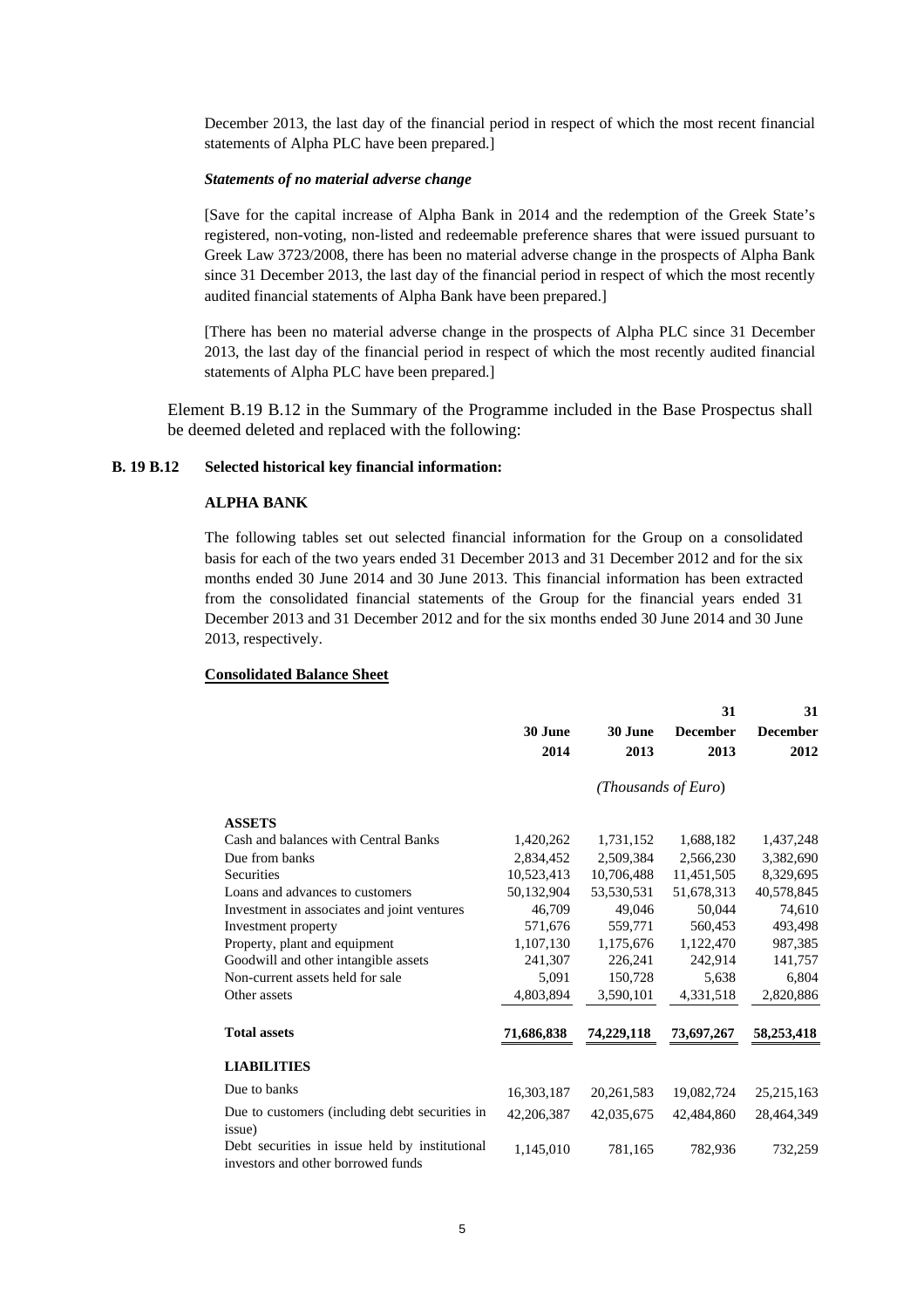| Other liabilities                   | 3,132,539  | 3,149,422  | 2,979,012   | 3,094,147  |
|-------------------------------------|------------|------------|-------------|------------|
| <b>Total liabilities</b>            | 62,787,123 | 66,227,845 | 65,329,532  | 57,505,918 |
| <b>EQUITY</b>                       |            |            |             |            |
| <b>Total equity</b>                 | 8,899,715  | 8,001,273  | 8, 367, 735 | 747,500    |
| <b>Total liabilities and equity</b> | 71,686,838 | 74,229,118 | 73,697,267  | 58,253,418 |

#### **Consolidated Income Statement**

|                                                |            |            | 31                  |             |
|------------------------------------------------|------------|------------|---------------------|-------------|
|                                                | 30 June    | 30 June    | <b>December</b>     | 31 December |
|                                                | 2014       | 2013       | 2013                | 2012        |
|                                                |            |            | (Thousands of Euro) |             |
| Net interest income                            | 951,731    | 729,296    | 1,657,821           | 1,383,282   |
| Net fee and commission income                  | 194,859    | 168,309    | 370,307             | 271,687     |
| Dividend income                                | 945        | 896        | 1,048               | 998         |
| Gains<br>financial<br>less<br>losses<br>from   |            |            |                     |             |
| transactions                                   | 69,265     | 249,709    | 256,551             | (232, 856)  |
| Other income                                   | 33,363     | 41,149     | 74,626              | 61,337      |
| <b>Total income</b>                            | 1,250,163  | 1,189,359  | 2,360,353           | 1,484,448   |
| Staff costs                                    | (332,679)  | (343, 622) | (661, 569)          | (532,699)   |
| General administrative expenses                | (282, 317) | (259, 213) | (584, 554)          | (454,990)   |
| Depreciation and amortisation expenses         | (47,611)   | (45,230)   | (92, 161)           | (93, 634)   |
| Other expenses                                 | (4, 448)   | 739        | (87, 568)           | (70, 769)   |
| <b>Total expenses</b>                          | (667, 055) | (647, 326) | (1, 425, 852)       | (1,152,092) |
| Impairment losses and provisions to cover      |            |            |                     |             |
| credit risk                                    | (743, 584) | (984, 059) | (1,923,213)         | (1,666,543) |
| Negative goodwill from the acquisition of      |            |            |                     |             |
| Emporiki Bank A.E.                             |            | 2,630,787  | 3,283,052           |             |
| Share of profit/(loss) of associates and       |            |            |                     |             |
| joint ventures                                 | (4,992)    | (10, 597)  | (16, 194)           | (10, 393)   |
| Income tax                                     | 432,884    | 579,300    | 701,195             | 256,973     |
| Profit/(Loss) after income tax from            |            |            |                     |             |
| continuing operations                          | 267,416    | 2,757,464  | 2,979,341           | (1,087,607) |
| Profit / (Loss)<br>after income<br>from<br>tax |            |            |                     |             |
| discontinued operations                        |            | (24, 889)  | (57, 117)           | 5,920       |
| Profit/(Loss) after income tax                 | 267,416    | 2,732,575  | 2,922,224           | (1,081,687) |

#### *Statements of no significant change*

Save for the capital increase of Alpha Bank in 2014 and and the redemption of the Greek State's registered, non-voting, non-listed and redeemable preference shares that were issued pursuant to Greek Law 3723/2008, there has been no significant change in the financial or trading position of Alpha Bank or the Group since 30 June 2014, the last day of the financial period in respect of which the most recent financial statements of Alpha Bank and the Group have been prepared.